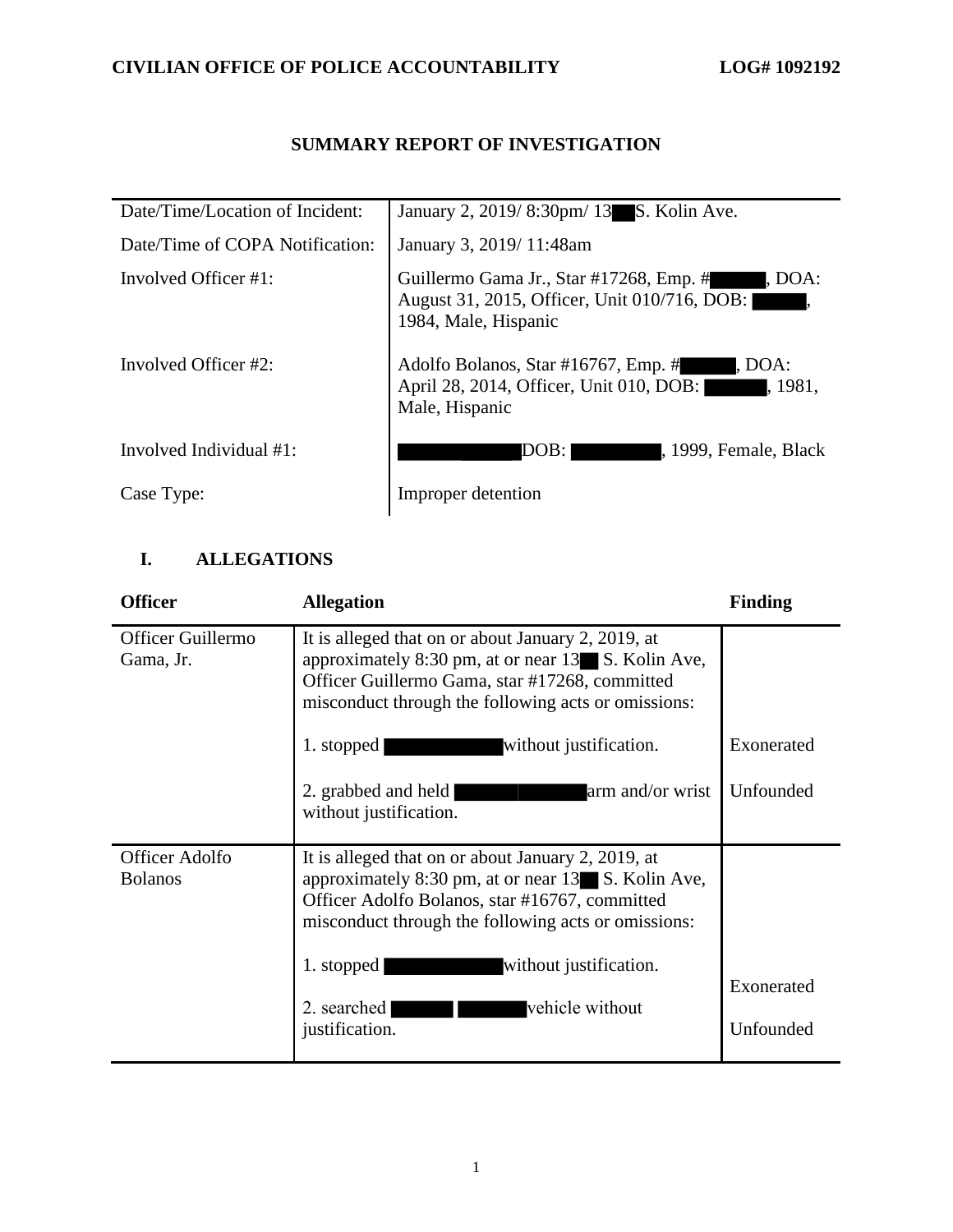#### **II. SUMMARY OF EVIDENCE<sup>1</sup>**

On January 2, 2019, Officers Gama and Bolanos performed a traffic stop on vehicle for a broken taillight. The following day, called into COPA to file a complaint regarding the incident, and she provided a statement to COPA on January 14, 2019.<sup>2</sup> According to on the date and time of the incident, she was driving home when she observed officers conducting a traffic stop across the street from her house. After **parked and exited** her vehicle, two officers pulled up and stopped behind her vehicle. Officer Gama approached informed her he stopped her because her taillight was out, and asked for her license and insurance. **refused to provide her information and told Officer Gama she was already out** of her vehicle when the officers pulled up, so it was not a valid traffic stop. As spoke to Officer Gama, his partner, Officer Bolanos, approached the passenger's side of her vehicle. Officer Bolanos ordered boyfriend, to exit the vehicle. alleged that Officer Bolanos then illegally searched her vehicle.

According to as Officer Bolanos searched her vehicle, Officer Gama grabbed her arm/wrist area and told her she was going to be arrested if she did not provide her license and insurance. Officer Gama held her wrist for approximately ten minutes and refused to let go of her. alleged that another police vehicle then pulled up with two female officers, and one of the female officers also grabbed arm for approximately five minutes. continued to tell the officers she would not provide her information because she was already out of the vehicle when the officers stopped her. She then called 911 and asked for a supervisor, but one never arrived. The officers attempted to issue tickets, but she went upstairs to her apartment and refused to come back downstairs to sign the tickets. Eventually, the officers just left.

COPA also interviewed  $\frac{3}{10}$  who stated he was still seated in the front passenger's seat of vehicle when he heard her arguing with officers. officer call a bitch, and he thought an officer may have pushed Both Both and admitted to COPA that there was weed inside her vehicle.

The body worn camera (BWC) videos<sup>4</sup> of Officers Gama and Bolanos capture the entire incident. The videos show the officers activate their emergency lights and pull up behind vehicle, as exits the driver's seat of her vehicle and steps onto the sidewalk. Officer Gama approaches and explains they stopped her because her taillight is out. The refuses to provide her information, insisting it is not a valid traffic stop because she was outside her vehicle by the time the officers pulled up. However, she repeatedly admits she was just driving the vehicle and knows her taillight is out. As Officer Gama requests her license and insurance, becomes increasingly louder and more belligerent, ultimately screaming at the officers while continuing to refuse to cooperate with them. States the police are harassing her, but Officer Gama

<sup>1</sup>COPA conducted a full and complete investigation of this matter, including the interview of all pertinent civilian witnesses, and the collection and review of digital, documentary, and forensic evidence. As part of COPA's ongoing efforts to increase case closure capacity, certain cases are summarized more succinctly in a Modified Summary Report of Investigation.

 $<sup>2</sup>$  Att. 3.</sup>

<sup>3</sup> Att. 4.

<sup>4</sup> Att. 23. COPA also obtained and reviewed the BWC videos of the assisting officers and sergeant, all of whom activated their cameras when they arrived at the scene.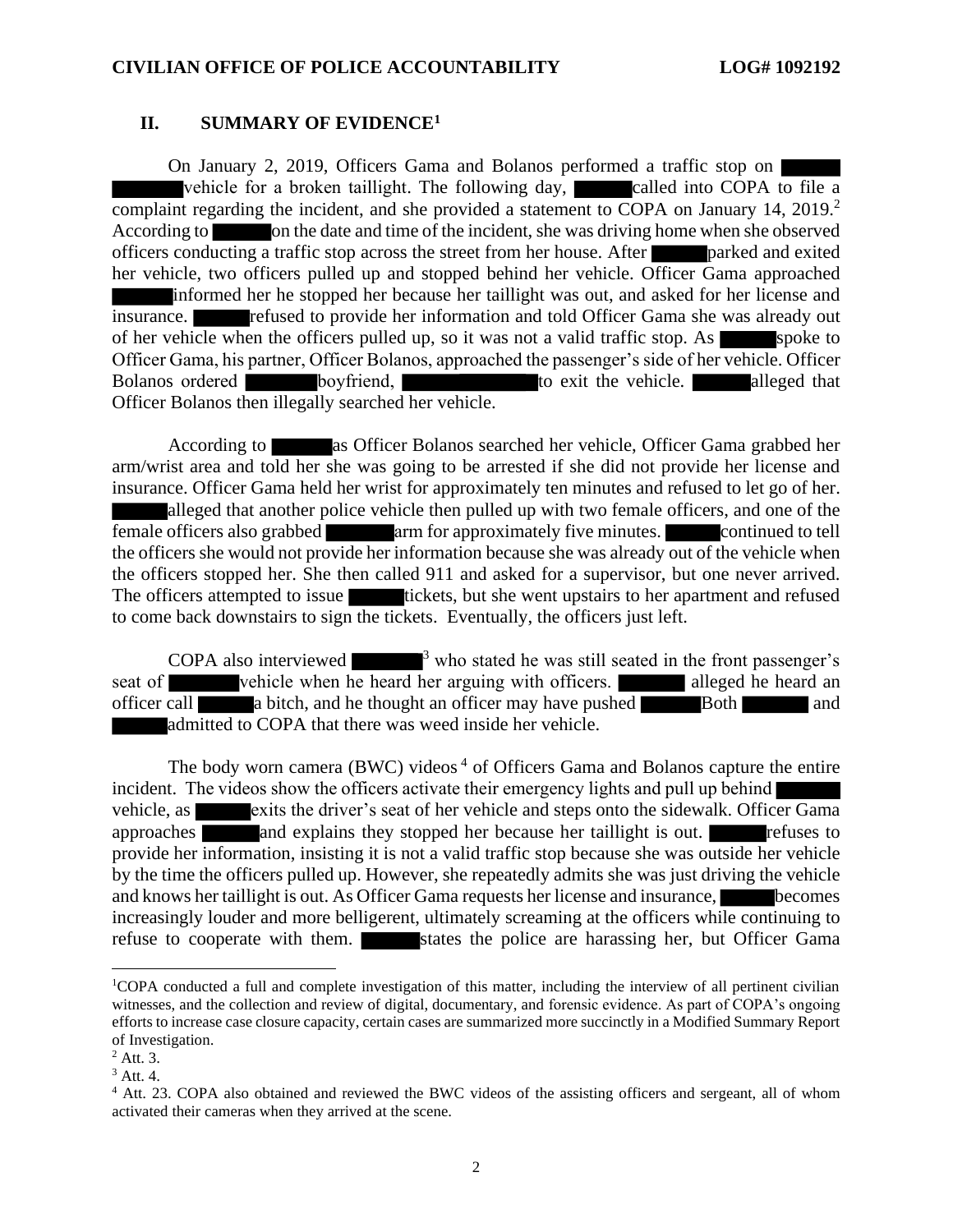responds he has never had any prior interactions with her. mother comes outside and also begins yelling at Officer Gama, and calls 911 to request a supervisor. Eventually, Officer Gama approaches and places his hand on her right wrist, stating he is going to arrest her if she does not provide her license and insurance. Officer Gama releases after approximately one minute, <sup>5</sup> when additional officers arrive at the scene and a female officer takes over interactions with

As Officer Gama speaks with outside her vehicle, Officer Bolanos approaches the passenger's side of the vehicle, where is still seated in the front seat. Officer Bolanos asks if there is any weed in the vehicle, and responds, "Yeah, we got some weed in the car."<sup>6</sup> Officer Bolanos relays this information to his partner, then asks out of the vehicle. As Officer Bolanos and stand next to vehicle, Officer Gama searches the passenger compartment of the vehicle, including the glove box, seat pockets, and center console. Officer Gama then prepares to issue **a** citation, but she and her mother have gone inside their residence and refuses to come back outside. Several minutes later, a sergeant arrives at the scene and communicates with and her mother through an open window. The mother tells the sergeant her daughter is not coming out, and the sergeant responds a warrant will be issued for arrest. mother responds, "We don't give a fuck about that."<sup>7</sup> The sergeant and officers then return to their vehicles and depart the scene.

#### **III. ANALYSIS AND CONCLUSION**

COPA finds that Allegation 1 against Officers Gama and Bolanos is **Exonerated**. Under Illinois law, "Every motor vehicle, trailer, or semi-trailer shall…exhibit at least 2 lighted lamps, commonly known as tail lamps, which shall be mounted on the left rear and right rear of the vehicle so as to throw a red light visible for at least 500 feet in the reverse direction."<sup>8</sup> Officers Gama and Bolanos performed a traffic stop on vehicle because one of her taillights was broken. Officer Gama's BWC video captures repeatedly stating she knows her taillight is out, and it has been since August 2018, approximately five months before the traffic stop. Additionally, admitted to COPA that she was driving her vehicle and had just pulled up in front of her house when officers approached her. COPA finds that the BWC video, coupled with own admissions, constitutes clear and convincing evidence that violated an Illinois traffic law. Therefore, the officers' decision to conduct a traffic stop on vehicle was justified.

COPA finds Allegation 2 against Officer Gama is **Unfounded**. **alleged that Officer** Gama grabbed and held her arm and wrist for approximately ten minutes without justification. Officer Gama's BWC video contradicts assertion, as it only shows the officer holding arm/wrist area for approximately one minute, and only after he told he was going to place her under arrest for not providing her license. By that point, was belligerent and screaming at the officers, and she had repeatedly refused to comply with their directions. COPA finds the BWC video provides clear and convincing evidence that Officer Gama did not grab/hold arm for ten minutes, nor was his brief physical contact with her unjustified. In this

<sup>5</sup> Att. 23, Officer Gama's BWC video at 5:30-6:35 minutes.

<sup>6</sup> Att. 23, Officer Bolanos' BWC video at 38 seconds.

<sup>7</sup> Att. 23, Officer Bolanos' BWC video at 23:56 minutes.

<sup>8</sup> 625 ILCS 5/12-201(b).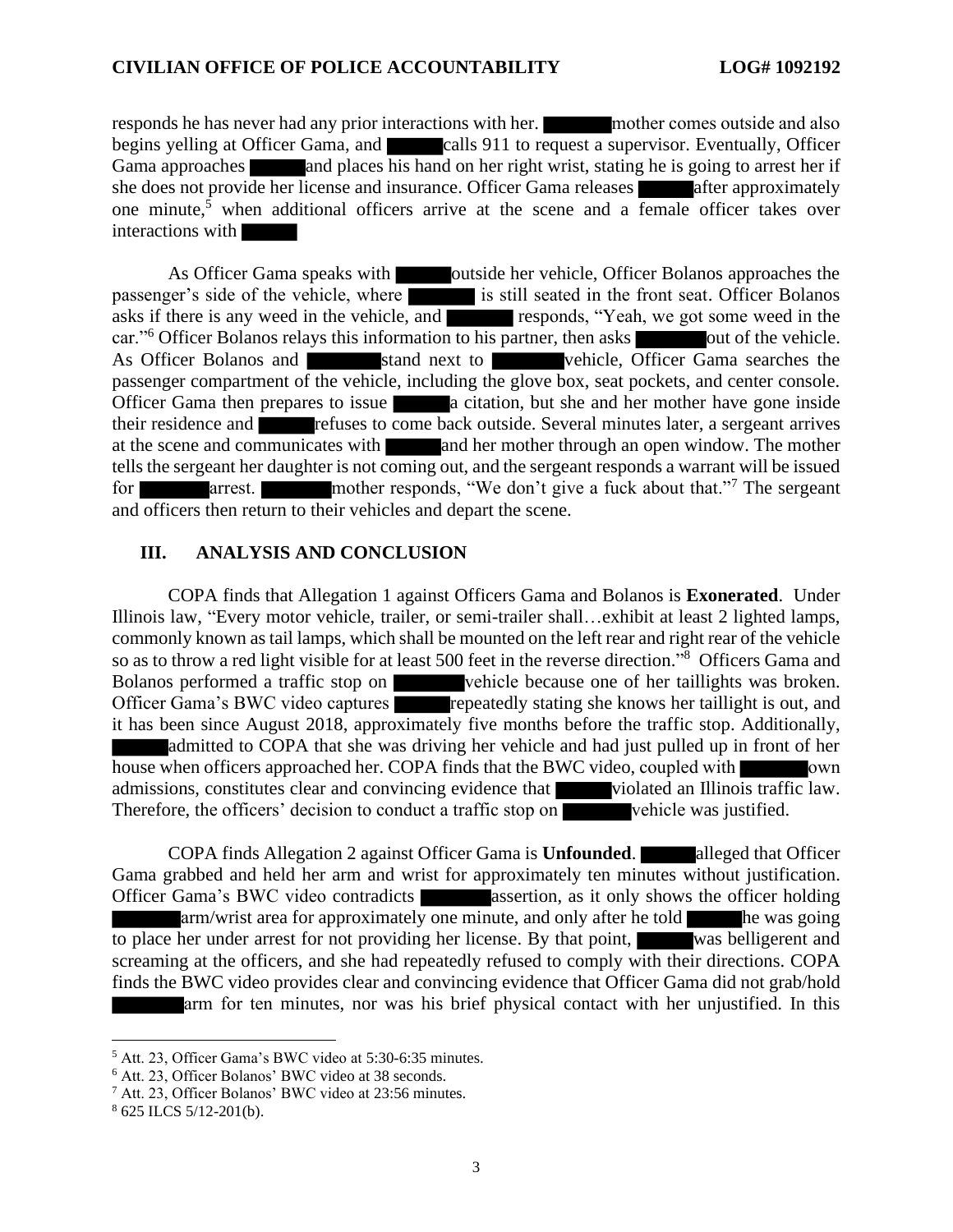situation, Officer Gama had ample reason to both handcuff and arrest thus justifying the officer's decision to briefly hold onto her wrist.

Allegation 2 against Officer Bolanos arises from the search of vehicle. claimed Officer Bolanos conducted the search without justification, but her allegation is contradicted by the officer's BWC video, which shows he never searched vehicle. Instead, Officer Bolanos and stood next to vehicle as Officer Gama searched the inside of the vehicle. Furthermore, COPA finds Officer Gama was justified in conducting the search. When Officer Bolanos first approached the passenger's side of vehicle, he asked if there were any drugs in the car, and **a**dmitted there was weed inside the vehicle. Officer Bolanos relayed this information to his partner, who then searched the vehicle based on admission. Illinois law is clear that officers may conduct a warrantless vehicle search "if there is probable cause to believe that the automobile contains evidence of criminal activity that the officers are entitled to seize."<sup>9</sup> Recreational possession of cannabis was not legal in Illinois when the incident occurred,<sup>10</sup> and **admission** provided the officers with probable cause to search vehicle. For these reasons, COPA finds Allegation 2 against Officer Bolanos is **Unfounded**.

also alleged that a female officer held her arm for approximately five minutes without justification, and that she requested a sergeant but one never arrived. These claims are also contradicted by the officers' BWC videos. The video footage shows a female officer walk up to then momentarily place one hand on arm as she tries to calm down. The officer never grabs and holds by the arm, as claimed. Additionally, the BWC videos show a supervisor did arrive at the scene and speak to through her apartment window, but refused to come back outside. Given the fact that the entire encounter between and the officers is captured on video, and the videos clearly reveal that assertions are false, COPA finds the allegations against the officers are exonerated and unfounded.

Approved:



7/28/2021

Matthew Haynam *Deputy Chief Administrator – Chief Investigator*

Date

<sup>9</sup> *People v. James*, 163 Ill.2d 302, 312 (1994), citing *Carroll v. United States*, 267 U.S. 132 (1925).

 $10$  The Illinois Cannabis Regulation and Tax Act, which legalized the recreational possession of cannabis, took effect January 1, 2020.